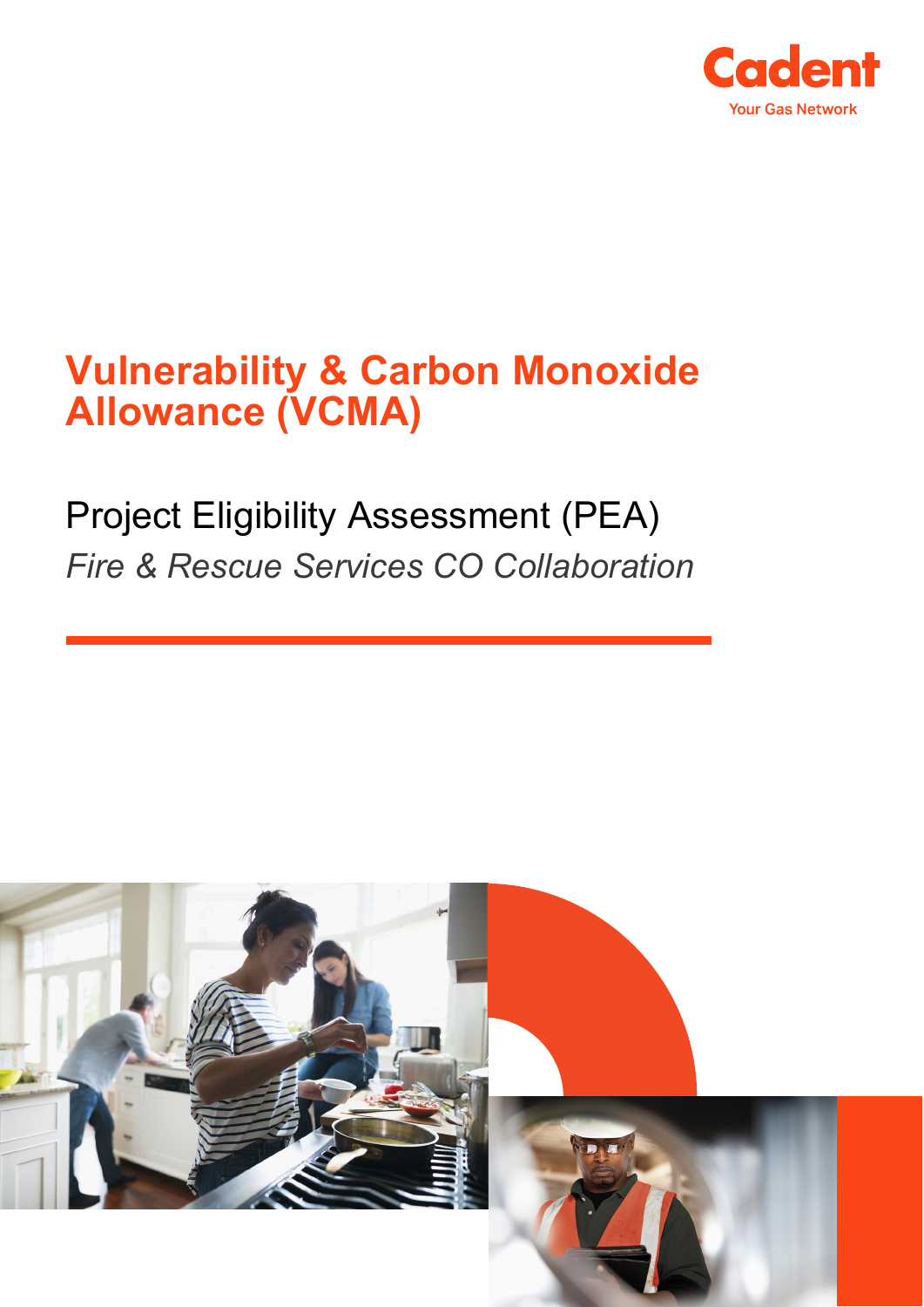

### **Gas Network Vulnerability & Carbon Monoxide Allowance (VCMA) Governance Document - Project Eligibility Criteria**

## **Section 1 - Eligibility criteria for company specific projects (excluding boiler repair & replacement)**

In order to qualify as a VCMA project, a project must:

|    | <b>VCMA Eligibility Criteria</b>                                                                                                                                                                             | <b>Criteria Satisfied (Yes/No)</b>                                                 |
|----|--------------------------------------------------------------------------------------------------------------------------------------------------------------------------------------------------------------|------------------------------------------------------------------------------------|
|    | a) Have a positive Social Return on Investment (SROI),<br>including the potential to have a Net Benefit to the customers<br>on the funding GDN's network(s);                                                 | <b>Yes</b>                                                                         |
|    | b) Either:<br>Provide a direct Net Benefit to consumers in<br>i.<br>vulnerable situations, or<br>Provide awareness on the dangers of CO, or<br>ii.<br>Reduce the risk of health issues caused by CO;<br>iii. | <b>Yes</b>                                                                         |
|    | c) Have defined outputs and deliverables;                                                                                                                                                                    | <b>Yes</b>                                                                         |
|    | d) Have defined outcomes, where considered appropriate by the<br>GDN:                                                                                                                                        | <b>Yes</b>                                                                         |
|    | e) Relate to energy, or CO safety;                                                                                                                                                                           | <b>Yes</b>                                                                         |
| f  | Go beyond activities that are funded through another price<br>control mechanism or required through licence obligations;<br>and                                                                              | <b>Yes</b>                                                                         |
| g) | Not be delivered through other external funding sources<br>directly accessed by a GDN, including through other<br>government (national, devolved or local) funding.                                          | No - should this be "Yes"<br>unless the project intends<br>to use external funding |
|    | Section 2 - Eligibility criteria for company specific boiler repair and replacement projects                                                                                                                 |                                                                                    |
|    | Condemned boiler repairs or replacements are eligible as VCMA projects where:                                                                                                                                |                                                                                    |
|    | a) A GDN has to isolate and condemn an unsafe boiler following<br>a supply interruption or as part of its emergency service role;                                                                            | N/A                                                                                |
|    | b) The household cannot afford to repair or replace the boiler,<br>and:                                                                                                                                      | N/A                                                                                |
|    | c) Sufficient funding is not available from other sources<br>(including national, devolved or local government funding) to<br>fund the boiler repair or replacement.                                         | N/A                                                                                |

| Section 3 - Eligibility criteria for collaborative VCMA projects                                                     |     |  |
|----------------------------------------------------------------------------------------------------------------------|-----|--|
| In order to qualify as a collaborative VCMA project, a project must:                                                 |     |  |
| Meet the above company specific and boiler repair and<br>replace (if applicable) project eligibility criteria;<br>a) | N/A |  |
| Have the potential to have a direct Net Benefit to customers<br>b)<br>on the participating networks; and             | N/A |  |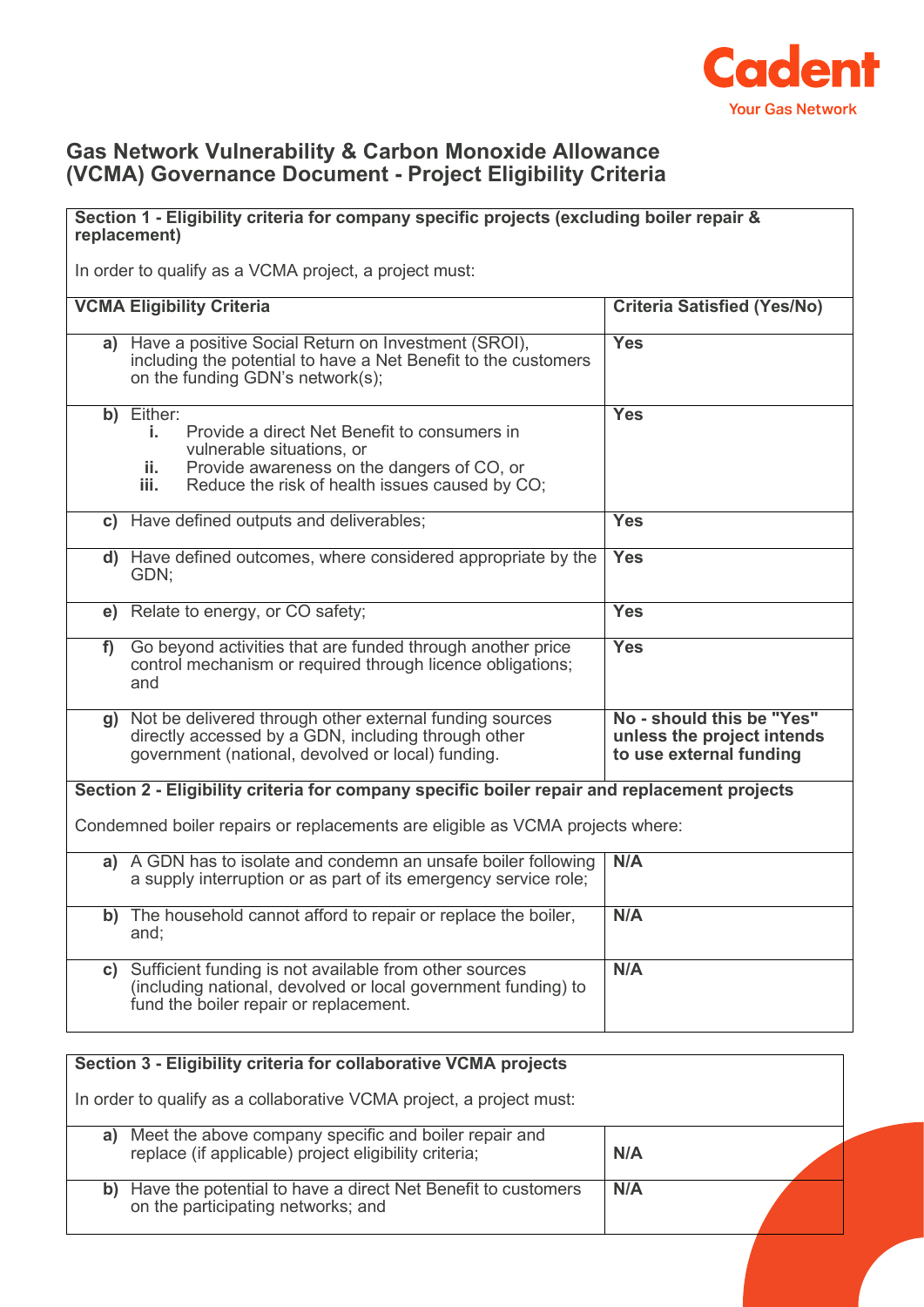

### **Gas Network Vulnerability and Carbon Monoxide Allowance (VCMA) Governance Document - Project Registration Table 2**

| <b>Information Required</b>                                       | <b>Description</b>                                                                                                                                                                                                                                                                                                                                                                                                                                                                                                                                                                                                                                                                                                                                                                                                                                                                                                                                                                                                                      |
|-------------------------------------------------------------------|-----------------------------------------------------------------------------------------------------------------------------------------------------------------------------------------------------------------------------------------------------------------------------------------------------------------------------------------------------------------------------------------------------------------------------------------------------------------------------------------------------------------------------------------------------------------------------------------------------------------------------------------------------------------------------------------------------------------------------------------------------------------------------------------------------------------------------------------------------------------------------------------------------------------------------------------------------------------------------------------------------------------------------------------|
| <b>Project Title</b>                                              | Fire & Rescue Services CO Collaboration                                                                                                                                                                                                                                                                                                                                                                                                                                                                                                                                                                                                                                                                                                                                                                                                                                                                                                                                                                                                 |
| <b>Funding GDN(s)</b>                                             | Cadent                                                                                                                                                                                                                                                                                                                                                                                                                                                                                                                                                                                                                                                                                                                                                                                                                                                                                                                                                                                                                                  |
| <b>Role of GDN(s)</b><br>*For Collaborative VCMA Projects<br>only | N/A                                                                                                                                                                                                                                                                                                                                                                                                                                                                                                                                                                                                                                                                                                                                                                                                                                                                                                                                                                                                                                     |
| <b>Date of PEA Submission</b>                                     | May 2021                                                                                                                                                                                                                                                                                                                                                                                                                                                                                                                                                                                                                                                                                                                                                                                                                                                                                                                                                                                                                                |
| <b>VCMA Project Contact Name, email</b><br>and Number             | <b>Hayley Tranter</b><br>07805 162 594<br>Hayley.tranter@cadentgas.com                                                                                                                                                                                                                                                                                                                                                                                                                                                                                                                                                                                                                                                                                                                                                                                                                                                                                                                                                                  |
| <b>Total Cost (£k)</b>                                            | £125,000                                                                                                                                                                                                                                                                                                                                                                                                                                                                                                                                                                                                                                                                                                                                                                                                                                                                                                                                                                                                                                |
| <b>Total VCMA Funding Required (£k)</b>                           | £125,000                                                                                                                                                                                                                                                                                                                                                                                                                                                                                                                                                                                                                                                                                                                                                                                                                                                                                                                                                                                                                                |
| Problem(s)                                                        | Across England, approximately 2,000 people are<br>hospitalised every year due to suspected carbon<br>monoxide poisoning with a further 40 deaths reported.<br>Between 60% and 70% of homes across Cadent's<br>footprint do not have an audible CO alarm installed.<br>Customers living in vulnerable situations, including fuel<br>poverty, may not have the financial means to purchase an<br>audible carbon monoxide alarm or be able to afford the<br>costs of annual gas appliance servicing; placing them at<br>higher risk of exposure to the dangers of CO. Cadent<br>estimates that the COVID-19 pandemic has intensified<br>this risk as more homes face financial hardship.<br>Whilst CO alarms are widely recognised as a critical in-<br>home safety device, it is also important to educate on the<br>dangers of carbon monoxide and how families can stay<br>safe. This includes education around the importance of<br>annual gas appliance checks, as well as knowing and<br>understanding the signs and symptoms of CO. |
| <b>Scope and Objectives</b>                                       | Cadent's footprint is served by 24 Fire and Rescue<br>Services (FRS). The FRS visit a combined 150,000<br>homes a year as part of their Safe and Well visits.<br>Through these visits, the FRS already engage customers<br>with key messaging around the energy safeguarding<br>services that Cadent offers such as the importance of<br>registering on the PSR, carbon monoxide awareness and<br>the issuing of an audible CO alarm where appropriate.                                                                                                                                                                                                                                                                                                                                                                                                                                                                                                                                                                                 |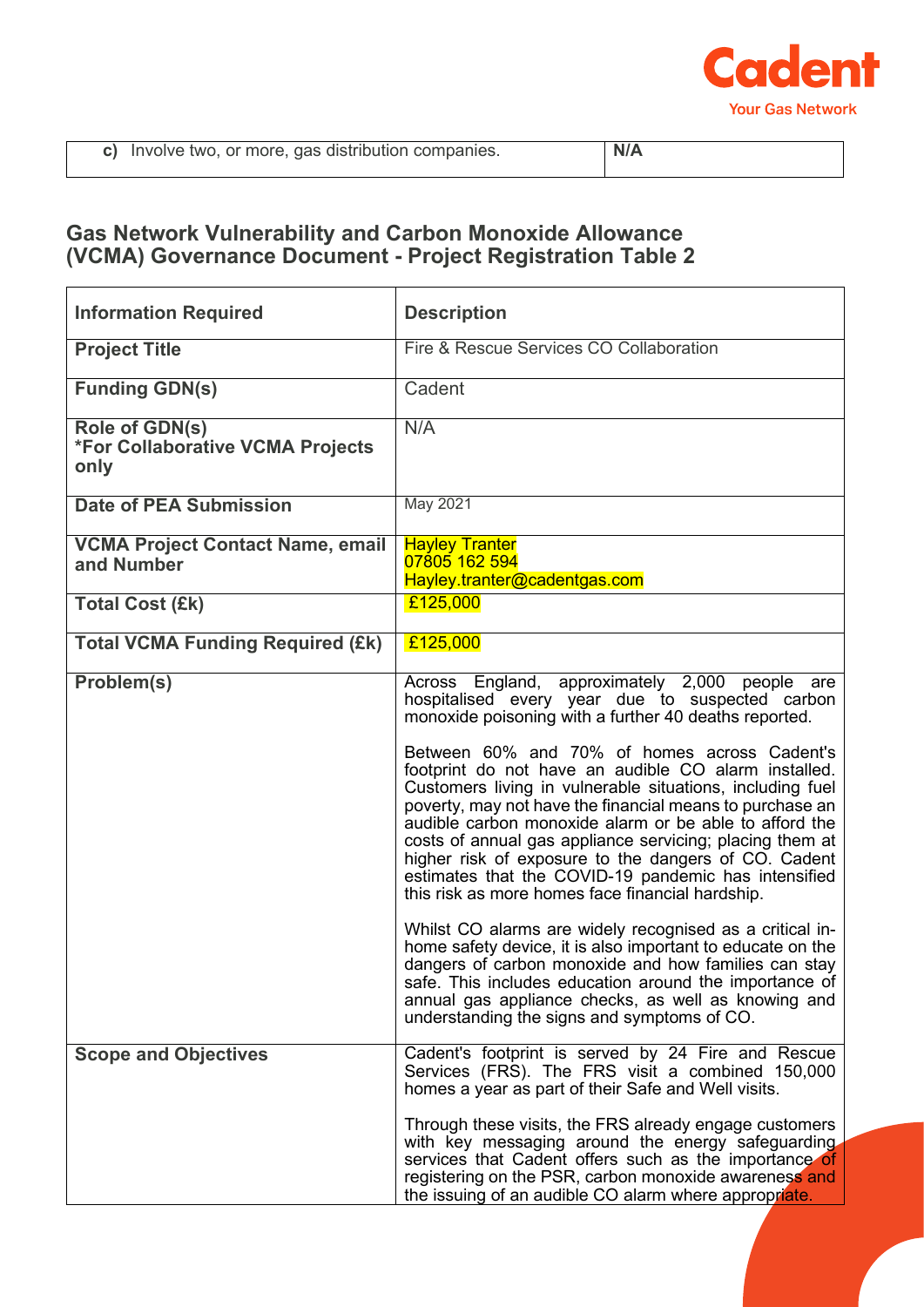

|                                                                   | We also work collaboratively with the FRS on other<br>initiatives designed to support a variety of demographics<br>including customers:<br>• Suffering with dementia<br>Experiencing issues with hoarding<br>$\bullet$<br>Living in fuel poverty<br>The FRS is a recognised and trusted local organisation<br>and many customers, often those who are hard to reach<br>allow them access into their homes.<br>By working in partnership with the FRS, Cadent aims to<br>achieve the following objectives:<br>Reach up to 150,000 customers living in<br>vulnerable situations and share information on the<br>signs, symptoms and dangers of carbon<br>monoxide. Those customers deemed particularly<br>at risk will be issued with a CO alarm.<br>Identify and support customers with additional<br>needs beyond advice on CO safety. This includes<br>supporting customers with wider wellbeing issues<br>including hoarding, help with alleviating fuel<br>poverty and support for those suffering with<br>dementia.                                                                                                                                                                                                                                                                                                                                          |
|-------------------------------------------------------------------|------------------------------------------------------------------------------------------------------------------------------------------------------------------------------------------------------------------------------------------------------------------------------------------------------------------------------------------------------------------------------------------------------------------------------------------------------------------------------------------------------------------------------------------------------------------------------------------------------------------------------------------------------------------------------------------------------------------------------------------------------------------------------------------------------------------------------------------------------------------------------------------------------------------------------------------------------------------------------------------------------------------------------------------------------------------------------------------------------------------------------------------------------------------------------------------------------------------------------------------------------------------------------------------------------------------------------------------------------------------|
| <b>Why the Project is Being Funded</b><br><b>Through the VCMA</b> | The project will directly provide information to customers<br>living in vulnerable situations, raising their awareness on<br>the dangers of carbon monoxide. Furthermore, this<br>project will also reduce our customer's risk to exposure to<br>harm caused by CO through the issuing of key safety<br>messaging and the installation of CO alarms.<br>The project will also provide wider support to customers<br>living in vulnerable situations through the broader<br>safeguarding services offered by the FRS, including<br>support for customers living in fuel poverty, customers<br>experiencing issues with hoarding and customers living<br>with dementia.<br>This project's unique method of delivering critical safety<br>information to customers via the FRS's Safe and Well<br>visits innovatively supports customers living in vulnerable<br>situations. No other Cadent price control mechanism or<br>licence obligation allows Cadent to target customers at<br>risk of exposure to the dangers of CO.<br>This project will be delivered solely with VCMA funding<br>and a clear structure will be in place to ensure that all<br>aspects of the project are allocated against the VCMA<br>funding. Our partners at the FRS are aware of the need<br>for a clear division between VCMA funded project<br>activities and other FRS allowances. |
| <b>Evidence of Stakeholder/Customer</b><br><b>Support</b>         | Cadent conducted extensive stakeholder and customer<br>feedback in order to shape the strategy for investment of<br>VCMA funding, particularly for projects centred around<br>CO.                                                                                                                                                                                                                                                                                                                                                                                                                                                                                                                                                                                                                                                                                                                                                                                                                                                                                                                                                                                                                                                                                                                                                                                |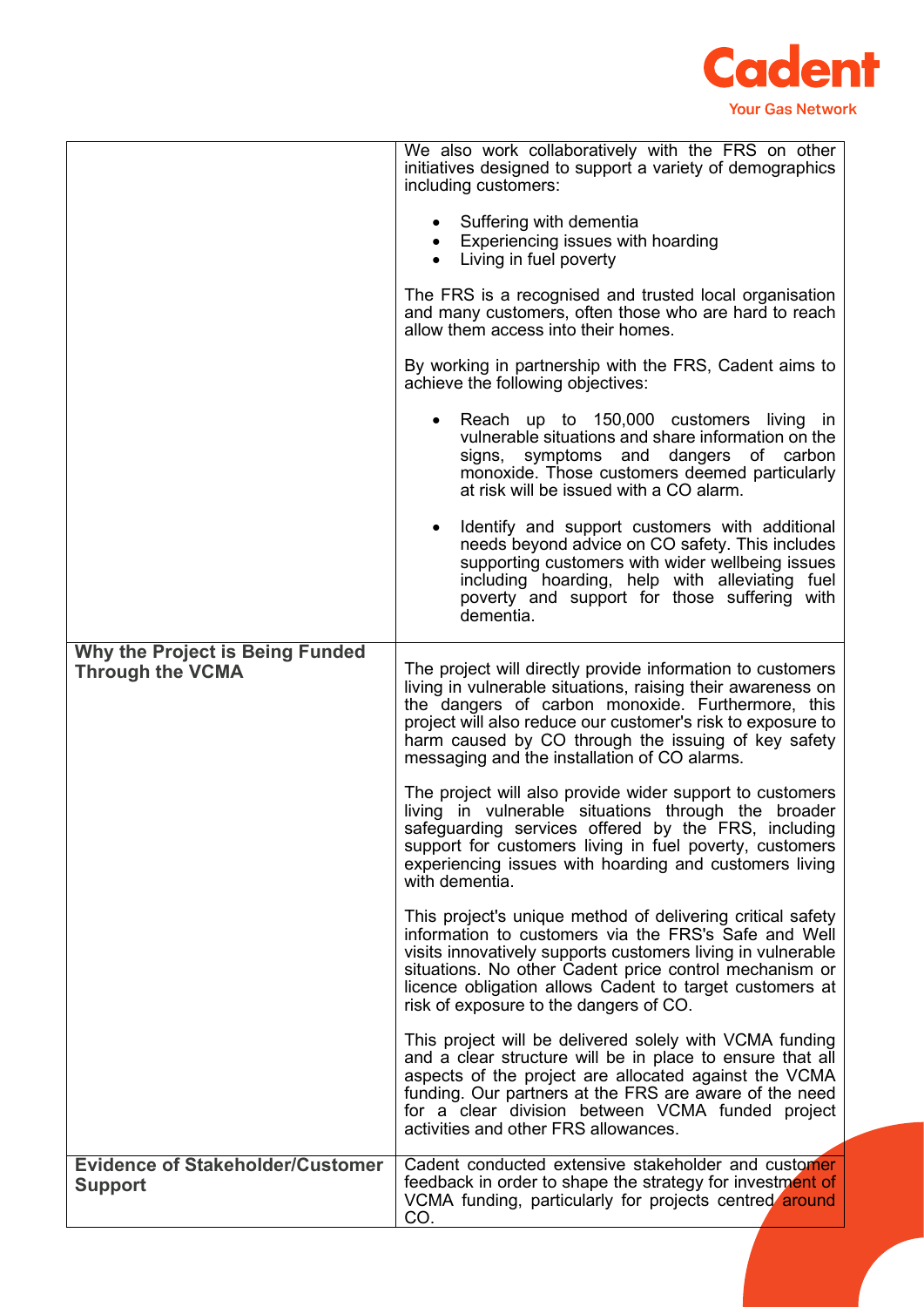

|                                                                    | Stakeholders from Katie Haines Memorial Trust, Ground<br>Work, Citizens Advice, BEIS and NEA reported that<br>general public awareness on carbon monoxide was high,<br>and that a general understanding on the dangers of CO<br>exists.                                                                                                                                                           |
|--------------------------------------------------------------------|---------------------------------------------------------------------------------------------------------------------------------------------------------------------------------------------------------------------------------------------------------------------------------------------------------------------------------------------------------------------------------------------------|
|                                                                    | However, many stakeholders reported that a knowledge<br>gap existed in customer's understanding on the<br>preventative measures a household can take to reduce<br>the risk of harm caused by CO.                                                                                                                                                                                                  |
|                                                                    | As such, Cadent has worked with the FRS to modify the<br>project's information materials to ensure customer<br>awareness is improved on the importance of regular<br>appliance servicing and the importance of maintaining<br>clear chimneys etc.                                                                                                                                                 |
|                                                                    | Cadent also received stakeholder feedback on the<br>importance of a cohesive approach to supporting<br>customers and making every contact count. Stakeholders<br>referenced historical schemes, whereby an organisation<br>may make multiple attempted to engage a customer, each<br>attempt around a different message/service.                                                                  |
|                                                                    | Cadent has acknowledged this stakeholder feedback and<br>as well as offering information on CO, the FRS will offer<br>customers help with more broader welfare services,<br>including support with alleviating fuel poverty, PSR<br>registration, hoarding issues and support for customers<br>living with dementia. This ensures that Cadent makes<br>every contact count.                       |
| <b>Outcomes, Associated Actions and</b><br><b>Success Criteria</b> | The project centres around Cadent providing funding to<br>the FRS to enable each FRS to provide a greater level<br>support to customers reached through the Safe and Well<br>visits. This support will include:                                                                                                                                                                                   |
|                                                                    | Information on the signs, symptoms and dangers<br>of carbon monoxide,<br>Advice on preventative measures including the<br>$\bullet$<br>importance of regular gas appliance servicing<br>and the installation of an audible carbon<br>monoxide alarm.<br>Advice on how to register for the PSR.<br>Wider support with other vulnerability issues<br>including hoarding, fuel poverty and dementia. |
|                                                                    | <b>Project Outcomes</b>                                                                                                                                                                                                                                                                                                                                                                           |
|                                                                    | Cadent will work in partnership with the 24 FRS across<br>its footprint to achieve the following project outcomes:                                                                                                                                                                                                                                                                                |
|                                                                    | We estimate that approximately 150,000 customers<br>٠<br>will be engaged through this project; with each<br>customer receiving information on the signs,<br>symptoms and dangers of CO with around 10%<br>being issued CO alarms (15,000)                                                                                                                                                         |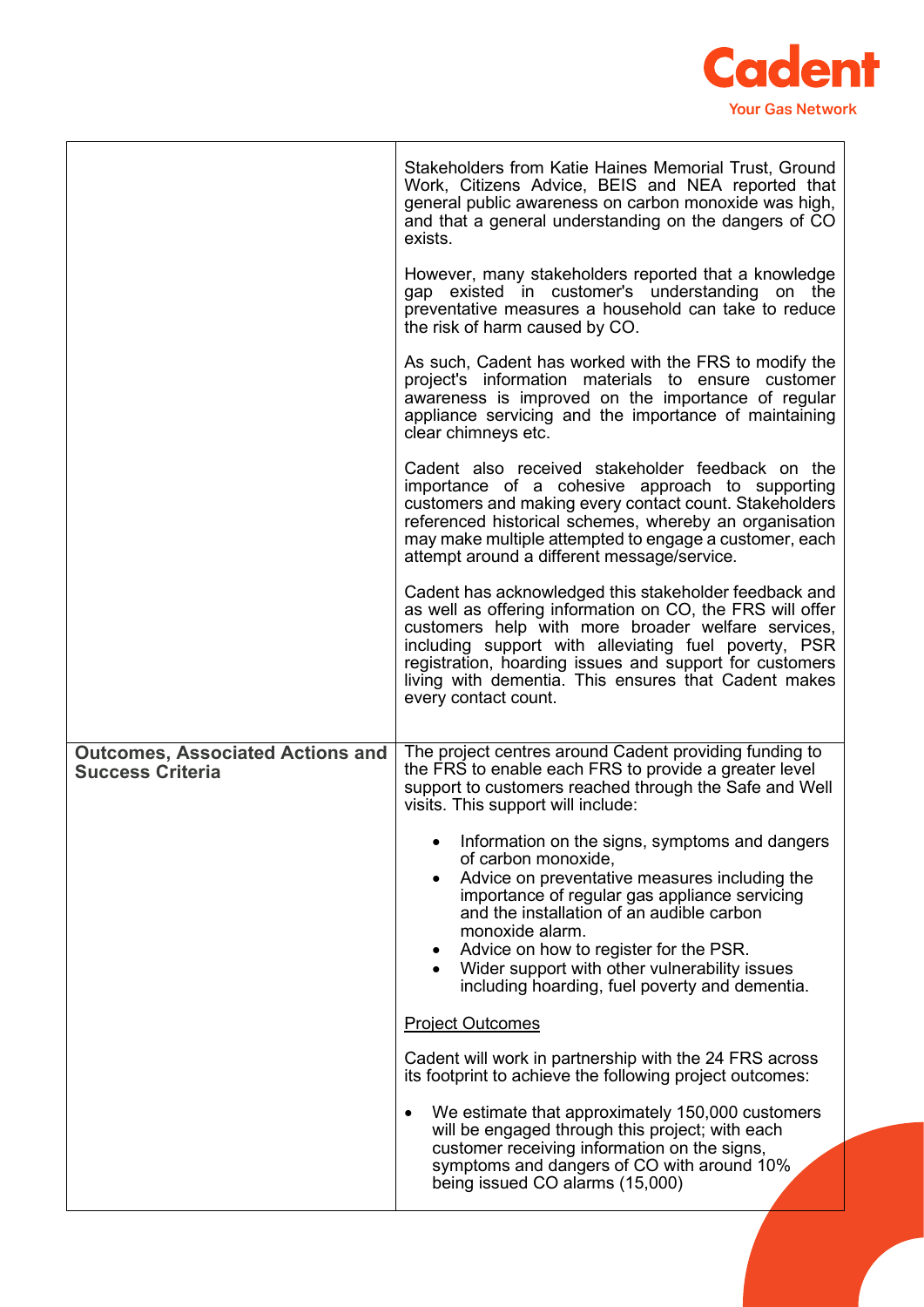

| • Customers reached as part of the project will also<br>receive support with wider services (where<br>appropriate) including advice on PSR registration,<br>referrals to external welfare agencies (e.g.<br>foodbanks) and support with alleviating fuel poverty.<br>We expect this project to achieve a positive SROI. This<br>has been forecasted based on:<br>Applying transferable learning from previously<br>$\circ$<br>delivered projects,<br>Comparing the project costs with the expected<br>$\circ$<br>number of customers receiving benefit, and,<br>Conversations with SROI consultancy experts<br>$\circ$<br>such as SIA Partners and Social Value Business.<br>Customers engaged across the project area will<br>report:<br>An increased awareness on the<br>signs,<br>$\circ$<br>symptoms and dangers of carbon monoxide.<br>Increased feelings of safety at home due to an<br>$\circ$<br>improved awareness of the preventative<br>measures associated with CO.<br>Increased levels of comfort and security, due<br>$\circ$<br>to benefitting from additional referral services<br>such as PSR registration, fuel poverty<br>alleviation advice and wider support (e.g. food<br>banks, hoarding, debt advice).<br><b>Associated Actions</b><br>In partnership with the 24 FRS's across our footprint, we<br>will provide funding, training materials, literature and<br>support to enable the FRS to effectively deliver key CO<br>safety information to customers identified as part of their<br>Safe and Well home visits.<br>As well as enabling FRS colleagues to support customers<br>with CO awareness, Cadent will also equip staff with<br>additional referral channels designed to provide<br>customers with additional services based on their needs<br>(e.g. a referral method into National Energy Action for<br>support with alleviating fuel poverty).<br>In order to accurately quantify the reach of the project and<br>the types of information/services offered to customers,<br>Cadent will work with the FRS to effectively and securely<br>capture data relating to the project. All data will be<br>anonymised, and the two organisations will work<br>collaboratively to adhere to GDPR regulations.<br>Cadent expects to directly reach 150,000 customers<br>through engagement via the FRS Safe and Well visits.<br>Cadent will also evaluate the success of the project based<br>on the achievement of a positive social return on<br>investment. Although Cadent has highlighted factors that<br>we believe will lead to a positive SROI, full evaluation at<br>the end of the project will determine the extent of the<br>project's social return. |  |
|------------------------------------------------------------------------------------------------------------------------------------------------------------------------------------------------------------------------------------------------------------------------------------------------------------------------------------------------------------------------------------------------------------------------------------------------------------------------------------------------------------------------------------------------------------------------------------------------------------------------------------------------------------------------------------------------------------------------------------------------------------------------------------------------------------------------------------------------------------------------------------------------------------------------------------------------------------------------------------------------------------------------------------------------------------------------------------------------------------------------------------------------------------------------------------------------------------------------------------------------------------------------------------------------------------------------------------------------------------------------------------------------------------------------------------------------------------------------------------------------------------------------------------------------------------------------------------------------------------------------------------------------------------------------------------------------------------------------------------------------------------------------------------------------------------------------------------------------------------------------------------------------------------------------------------------------------------------------------------------------------------------------------------------------------------------------------------------------------------------------------------------------------------------------------------------------------------------------------------------------------------------------------------------------------------------------------------------------------------------------------------------------------------------------------------------------------------------------------------------------------------------------------------------------------------------------------------------------------------------------------------------------------------------------------------------------|--|
|                                                                                                                                                                                                                                                                                                                                                                                                                                                                                                                                                                                                                                                                                                                                                                                                                                                                                                                                                                                                                                                                                                                                                                                                                                                                                                                                                                                                                                                                                                                                                                                                                                                                                                                                                                                                                                                                                                                                                                                                                                                                                                                                                                                                                                                                                                                                                                                                                                                                                                                                                                                                                                                                                                |  |
|                                                                                                                                                                                                                                                                                                                                                                                                                                                                                                                                                                                                                                                                                                                                                                                                                                                                                                                                                                                                                                                                                                                                                                                                                                                                                                                                                                                                                                                                                                                                                                                                                                                                                                                                                                                                                                                                                                                                                                                                                                                                                                                                                                                                                                                                                                                                                                                                                                                                                                                                                                                                                                                                                                |  |
|                                                                                                                                                                                                                                                                                                                                                                                                                                                                                                                                                                                                                                                                                                                                                                                                                                                                                                                                                                                                                                                                                                                                                                                                                                                                                                                                                                                                                                                                                                                                                                                                                                                                                                                                                                                                                                                                                                                                                                                                                                                                                                                                                                                                                                                                                                                                                                                                                                                                                                                                                                                                                                                                                                |  |
|                                                                                                                                                                                                                                                                                                                                                                                                                                                                                                                                                                                                                                                                                                                                                                                                                                                                                                                                                                                                                                                                                                                                                                                                                                                                                                                                                                                                                                                                                                                                                                                                                                                                                                                                                                                                                                                                                                                                                                                                                                                                                                                                                                                                                                                                                                                                                                                                                                                                                                                                                                                                                                                                                                |  |
|                                                                                                                                                                                                                                                                                                                                                                                                                                                                                                                                                                                                                                                                                                                                                                                                                                                                                                                                                                                                                                                                                                                                                                                                                                                                                                                                                                                                                                                                                                                                                                                                                                                                                                                                                                                                                                                                                                                                                                                                                                                                                                                                                                                                                                                                                                                                                                                                                                                                                                                                                                                                                                                                                                |  |
|                                                                                                                                                                                                                                                                                                                                                                                                                                                                                                                                                                                                                                                                                                                                                                                                                                                                                                                                                                                                                                                                                                                                                                                                                                                                                                                                                                                                                                                                                                                                                                                                                                                                                                                                                                                                                                                                                                                                                                                                                                                                                                                                                                                                                                                                                                                                                                                                                                                                                                                                                                                                                                                                                                |  |
|                                                                                                                                                                                                                                                                                                                                                                                                                                                                                                                                                                                                                                                                                                                                                                                                                                                                                                                                                                                                                                                                                                                                                                                                                                                                                                                                                                                                                                                                                                                                                                                                                                                                                                                                                                                                                                                                                                                                                                                                                                                                                                                                                                                                                                                                                                                                                                                                                                                                                                                                                                                                                                                                                                |  |
|                                                                                                                                                                                                                                                                                                                                                                                                                                                                                                                                                                                                                                                                                                                                                                                                                                                                                                                                                                                                                                                                                                                                                                                                                                                                                                                                                                                                                                                                                                                                                                                                                                                                                                                                                                                                                                                                                                                                                                                                                                                                                                                                                                                                                                                                                                                                                                                                                                                                                                                                                                                                                                                                                                |  |
|                                                                                                                                                                                                                                                                                                                                                                                                                                                                                                                                                                                                                                                                                                                                                                                                                                                                                                                                                                                                                                                                                                                                                                                                                                                                                                                                                                                                                                                                                                                                                                                                                                                                                                                                                                                                                                                                                                                                                                                                                                                                                                                                                                                                                                                                                                                                                                                                                                                                                                                                                                                                                                                                                                |  |
|                                                                                                                                                                                                                                                                                                                                                                                                                                                                                                                                                                                                                                                                                                                                                                                                                                                                                                                                                                                                                                                                                                                                                                                                                                                                                                                                                                                                                                                                                                                                                                                                                                                                                                                                                                                                                                                                                                                                                                                                                                                                                                                                                                                                                                                                                                                                                                                                                                                                                                                                                                                                                                                                                                |  |
|                                                                                                                                                                                                                                                                                                                                                                                                                                                                                                                                                                                                                                                                                                                                                                                                                                                                                                                                                                                                                                                                                                                                                                                                                                                                                                                                                                                                                                                                                                                                                                                                                                                                                                                                                                                                                                                                                                                                                                                                                                                                                                                                                                                                                                                                                                                                                                                                                                                                                                                                                                                                                                                                                                |  |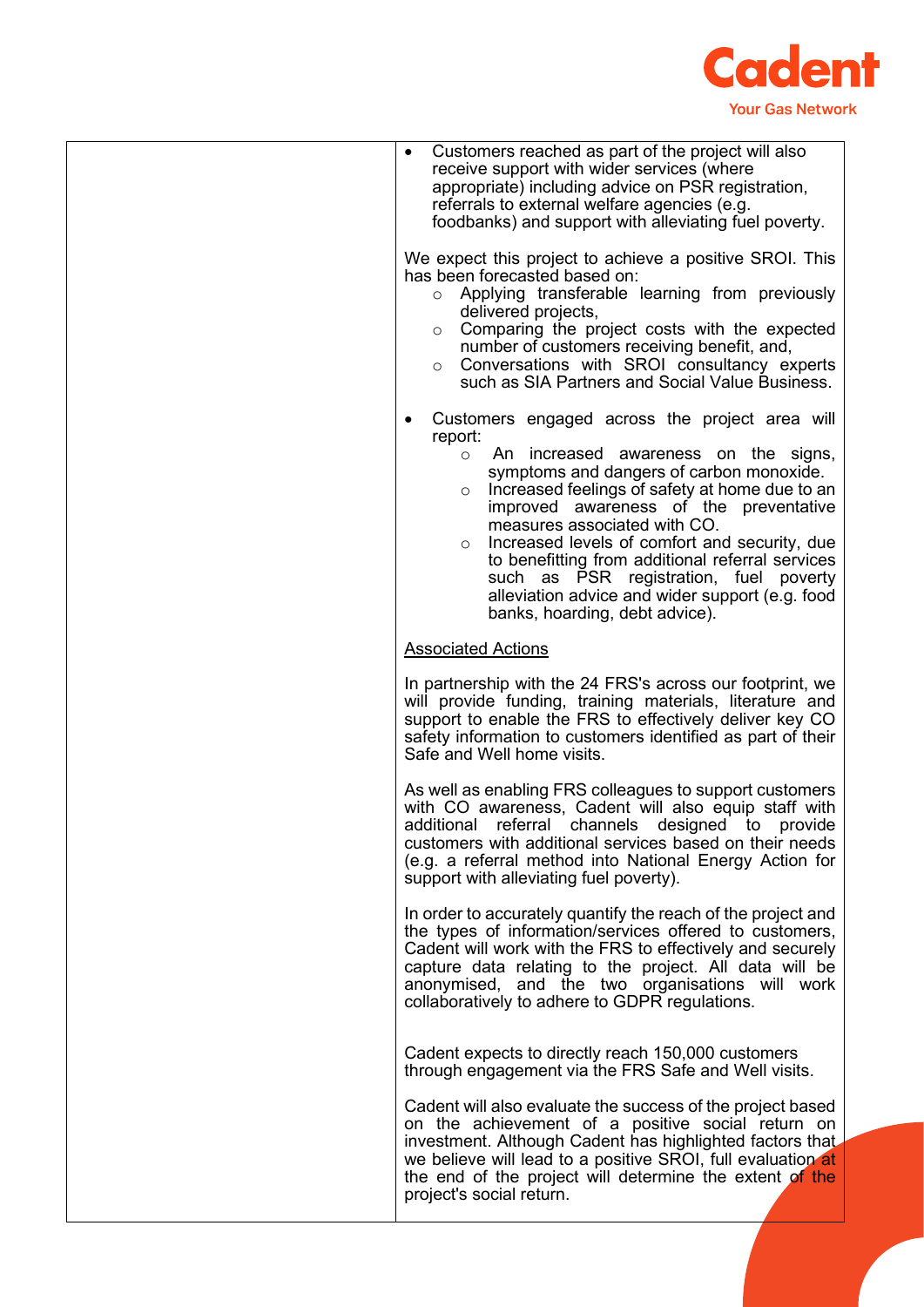

|                                                              | As well as aiming to reach a target number of customers,<br>Cadent and the FRS will review the qualitative<br>benefits/indicators of the project as part of the final<br>evaluation.<br>Meeting of the below indicators will help Cadent<br>determine the success of the project:<br>Project customers risk of exposure to the dangers of<br>CO is reduced. This risk will be reduced through:<br>Customers having an increased knowledge on<br>$\circ$<br>the signs and symptoms of carbon monoxide.<br>Customers having an improved awareness on<br>$\circ$<br>the preventative measures of CO (e.g. annual<br>servicing of gas appliances, regular sweeping<br>of chimneys etc.)<br>Customers show an increased understanding<br>$\circ$<br>on what actions to take in the event they<br>suspect the presence of carbon monoxide in<br>their home.<br>Eligible project customers receive access to wider<br>support if living in other forms of hardship:<br>Customers identified via the project that are<br>$\circ$<br>living in fuel poverty receive support from<br>external experts such as National Energy<br>Action. This should ultimately lead to<br>customers reporting their homes as more<br>adequately heated and safer to live in. |
|--------------------------------------------------------------|-----------------------------------------------------------------------------------------------------------------------------------------------------------------------------------------------------------------------------------------------------------------------------------------------------------------------------------------------------------------------------------------------------------------------------------------------------------------------------------------------------------------------------------------------------------------------------------------------------------------------------------------------------------------------------------------------------------------------------------------------------------------------------------------------------------------------------------------------------------------------------------------------------------------------------------------------------------------------------------------------------------------------------------------------------------------------------------------------------------------------------------------------------------------------------------------------------------------------------------------------------|
| <b>Project Partners and Third Parties</b><br><b>Involved</b> | Cadent's principle partners will be the FRS across each of<br>our 4 gas distribution networks.<br>In addition to the FRS, third parties such as local<br>authorities, food banks, health services and charities<br>(such as NEA) will have links into the project through<br>referrals generated from the FRS Safe and Well visits.                                                                                                                                                                                                                                                                                                                                                                                                                                                                                                                                                                                                                                                                                                                                                                                                                                                                                                                 |
| <b>Potential for New Learning</b>                            | This project presents Cadent with the opportunity to<br>gather learning that may be applicable to future VCMA<br>projects:<br>Firstly, the project will provide Cadent with a greater<br>understanding on the attitudes and existing knowledge<br>on CO amongst customers engaged by the project.<br>Through the nature of homes typically supported through<br>the FRS's Safe and Well visits, we estimate that many<br>customers engaged by the project may be living in<br>vulnerable situations.<br>Secondly, engaging customers on CO messaging<br>through Cadent's BAU activities can be very<br>circumstantial. e.g. a customer must be living on a street<br>affected by mains replacement or must report a<br>suspected gas emergency. Although these activities<br>allow Cadent to engage hundreds of thousands of                                                                                                                                                                                                                                                                                                                                                                                                                        |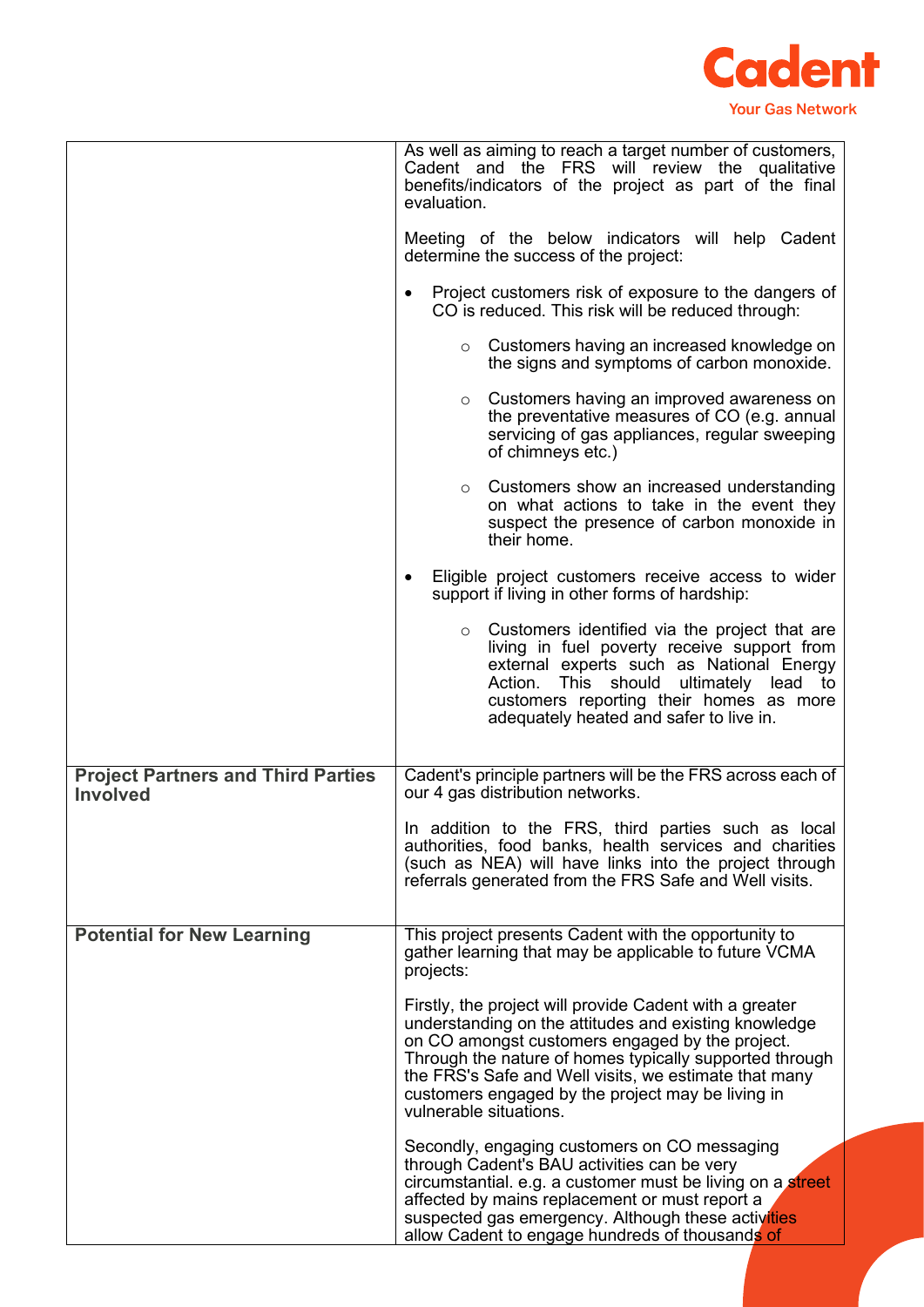

|                                                                            | customers each year, the use of the FRS's Safe and<br>Well visits will allow us to understand what other<br>audiences are targeted through a different method of<br>engagement.                                                                                                                                                                     |  |
|----------------------------------------------------------------------------|-----------------------------------------------------------------------------------------------------------------------------------------------------------------------------------------------------------------------------------------------------------------------------------------------------------------------------------------------------|--|
| <b>Scale of VCMA Project and SROI</b><br><b>Calculations</b>               | Through awareness on the signs, symptoms and dangers<br>of CO, this project has the potential to reduce the risk of<br>hospital admissions due to CO in customers engaged by<br>the project.                                                                                                                                                        |  |
|                                                                            | • Based on delivering 15,000 CO alarms – this<br>generates a £163,644.99 SROI over five<br>years<br>• Based on educating 150,000 customers on<br>CO dangers – this generates a SROI of<br>£392,747.98<br>So the total gross SROI is £556,392.97<br>$\bullet$<br>• The total cost is £125,000<br>The total net benefit is therefore -<br>£431,392.97 |  |
| <b>VCMA Project Start and End Date</b>                                     | Start date: 1st April 2021<br>End date: 30 <sup>th</sup> March 2026                                                                                                                                                                                                                                                                                 |  |
| <b>Geographical Area</b>                                                   | This project will cover the 24 FRS operational areas<br>across Cadent's geographic footprint. These areas<br>extend across all 4 of Cadent's networks.                                                                                                                                                                                              |  |
| <b>Remaining Amount in the</b><br><b>Allowance at Time of Registration</b> | N/A                                                                                                                                                                                                                                                                                                                                                 |  |

#### **Gas Network Vulnerability and Carbon Monoxide Allowance (VCMA) Governance Document - PEA Control Table**

In order to ensure that a VCMA project is registered in accordance with the Ofgem VCMA governance document (incl. project eligibility assessment), the below table should be completed as part of the project registration process. Stage 1: Customer Strategy Team PEA Peer Review Date Immediate Team Peer Review<br>Completed: 01/06/2021 Review Completed By: Edward Allard Stage 2: Customer Strategy Team Management Review